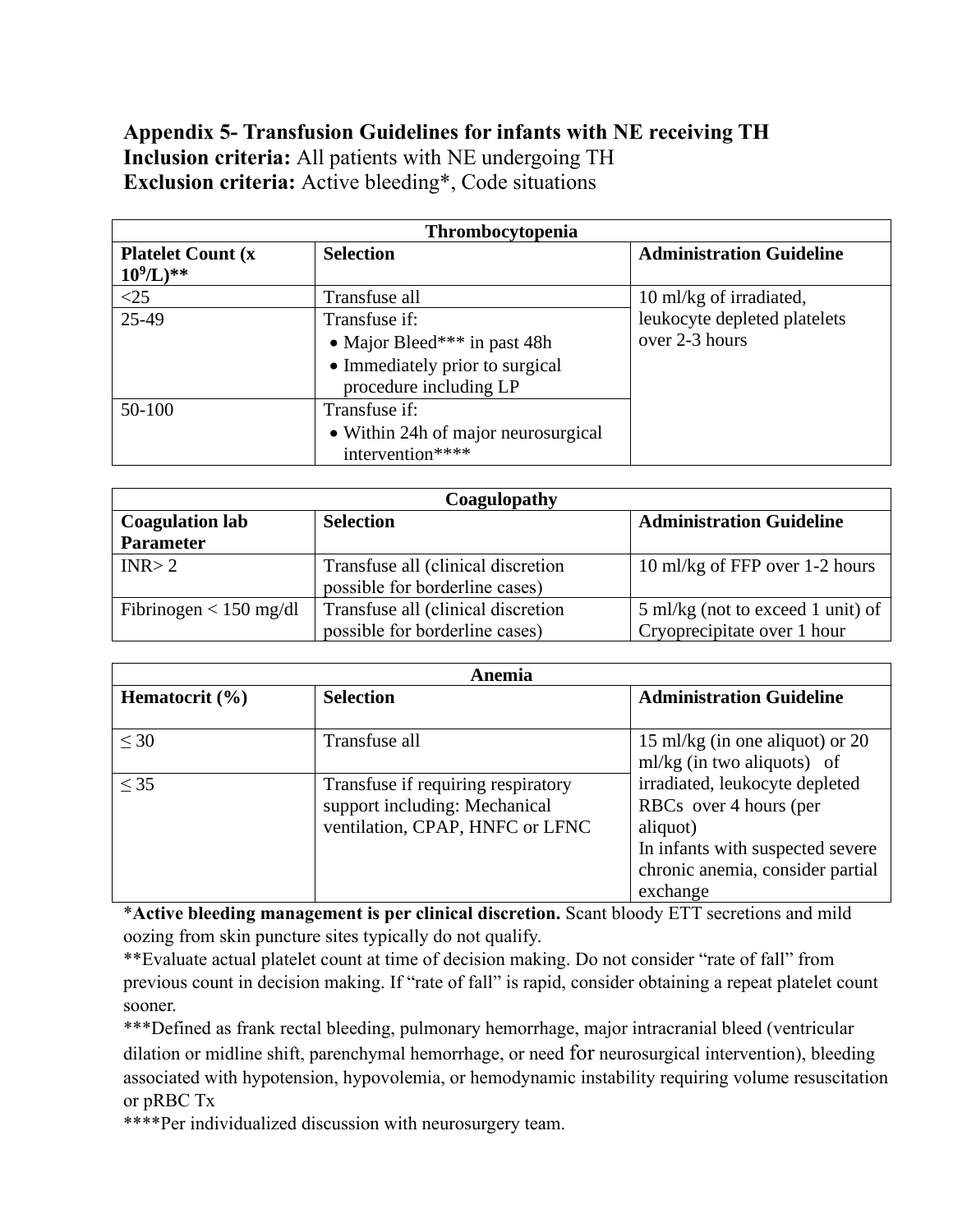## **Supporting Evidence of Transfusion Guidelines for Neonates Receiving Therapeutic Hypothermia**

## **Platelet Transfusion**

Thrombocytopenia (defined as a platelet count  $\langle 150x10^9/L \rangle$  is common in neonates with perinatal asphyxia with an increased incidence in those undergoing treatment with therapeutic hypothermia (TH) [1-3]. Asphyxia/TH induced thrombocytopenia is typically self-limited (resolving within 3-5 days), mild to moderate (platelet counts between 50 and  $100x10^9/L$ )[2] and likely multifactorial in etiology. Severe asphyxia can result in disseminated intravascular coagulation (DIC) which accounts for many cases of thrombocytopenia in this population. However, some neonates develop thrombocytopenia without concurrent coagulopathy, and studies suggest that decreased platelet production and/or decreased platelet survival following exposure to hypoxia may underlie the thrombocytopenia in these patients [4, 5]. In addition, TH results in a well described inhibition of platelet activation, adhesion and aggregation as well as changes in their surface antigen composition that can lead to their rapid removal from the circulation [6]. Importantly, studies have found that thrombocytopenia secondary to perinatal asphyxia and TH puts infants at increased risk of only *mild bleeding* and factors involved in secondary hemostasis may be more important risk factors for severe hemorrhage [7, 8].

To date, there are no studies comparing platelet transfusion thresholds in infants with perinatal asphyxia undergoing TH. In 2019 the PlaNet-2 Trial was published. This randomized control trial compared liberal and conservative platelet transfusion thresholds in infants <34 weeks' gestational age [9] and found a higher incidence of death and/or major bleeding in the liberal transfusion arm, suggesting that liberal prophylactic platelet transfusions are not without risk in the neonatal population.

Through extrapolation of the best data currently available and considering the often mild and transient nature of perinatal asphyxia- and TH-induced thrombocytopenia and its lack of association with severe hemorrhage, we currently recommend a conservative platelet transfusion threshold of  $25x10<sup>9</sup>/L$  in all non-bleeding patients with perinatal asphyxia undergoing TH, with higher platelet transfusion thresholds indicated for specific high risk populations as outlined in the guideline.

#### **FFP and Cryoprecipitate Transfusion:**

Coagulopathy is a common finding in infants with birth asphyxia undergoing TH with an estimated incidence of 12-43% [10-12], and aberrations in the PT, PTT, INR, and Fibrinogen prompt transfusions in both non-bleeding and bleeding infants. The coagulopathy is due to both the hypoxic event and the subsequent treatment. Hypoxia/ischemia can result in disseminated intravascular coagulation (DIC) causing consumption of the coagulation factors and therapeutic hypothermia slows the enzymatic activity of factors in the coagulation cascade [6, 13, 14]. Studies investigating the association of clinical bleeding and coagulopathy in this population found that fibrinogen <150mg/dL and an INR>2 could discriminate between neonates with and without clinical bleeding [7, 8].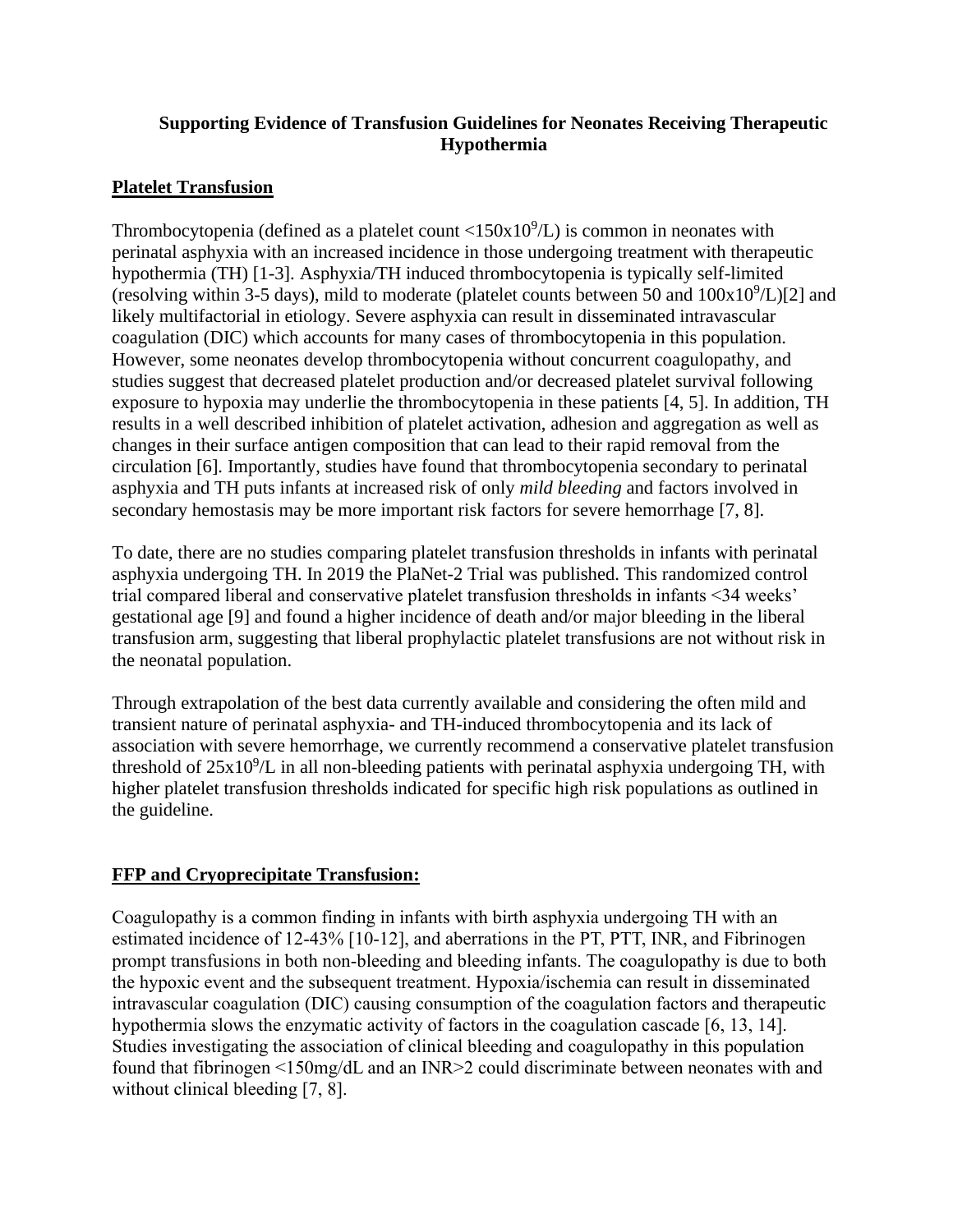Interpretations of standard studies of coagulation (PT, PTT, INR) in this population are complicated by both developmental hemostasis and limitations inherent in laboratory testing. Developmentally, healthy infants have a baseline prolongation of the PT/PTT compared to adult reference ranges due to the infant's unique but appropriately balanced hemostatic system [15- 17]. Thus, it is unclear if abnormalities in coagulation measured *in vitro* reflect *in vivo* failures of hemostasis. To further complicate the interpretation of these tests, patient samples are run at room temperature rather than the cooler temperatures achieved *in vivo* in infants undergoing TH [13].

There is very limited data to guide the transfusion of FFP and cryoprecipitate in this population and in infants in general. Very few studies in adults or infants investigating the use of FFP or cryo assess bleeding risk as the study outcome, but one adult study found no difference in subsequent bleeding risk in critically ill adults regardless of randomization to the transfused vs non-transfused group [18]. Additionally, there is a lack of evidence that prophylactic transfusions of FFP in non-bleeding patients are even successful in correcting laboratory markers of coagulopathy, let alone altering bleeding risk [19]. Studies of FFP in neonates have found no utility of transfusion to decrease neonatal mortality, prevent IVH, or support cardiovascular status [15, 20, 21]. In addition to the questionable utility of both FFP and cryo transfusions to alter bleeding risk, there is also concern for potential harm due to strong associations with transfusion related acute lung injury (TRALI), transfusion transmitted infection (specifically prion disease), fluid overload, and allergic reactions [15, 18].

In the absence of strong evidence-based data, the guidelines have been created to guide transfusion practices in this population. The authors note that more restrictive transfusion practices would be reasonable in an otherwise well, non-bleeding infant per clinician discretion. Specific considerations have been outlined regarding the volume of cryoprecipitate transfusion in effort to limit infant exposure to multiple donors (a single cryo unit from one donor is approximately 15-20mL in volume).

#### **Packed Red Blood Cell (pRBC) Transfusion Guideline: Background and Supporting Evidence**

There is very little data describing the incidence and consequences of anemia and pRBC transfusion in infants with perinatal asphyxia undergoing TH. One study described significantly increased rates of anemia in infants with asphyxia compared to healthy controls on day 3-4 of life [22]. This increased incidence is most likely related to acute perinatal blood loss resulting in asphyxia/ischemia, in cases such as placental abruption, fetal-maternal hemorrhages, and umbilical cord rupture. A separate study evaluating the correlation of hematologic parameters in infants with perinatal asphyxia found that infants with a worse prognosis had lower hemoglobin values or a more pronounced decrease in levels over the first 96 hours of life compared to those with a more favorable prognosis [23].

There is no data to guide transfusion practices in term infants, let alone term infants with asphyxia undergoing TH. Four studies have investigated pRBC transfusion practices in premature infants, including the most recent ETTNO and TOP trials [24, 25]. Both trials found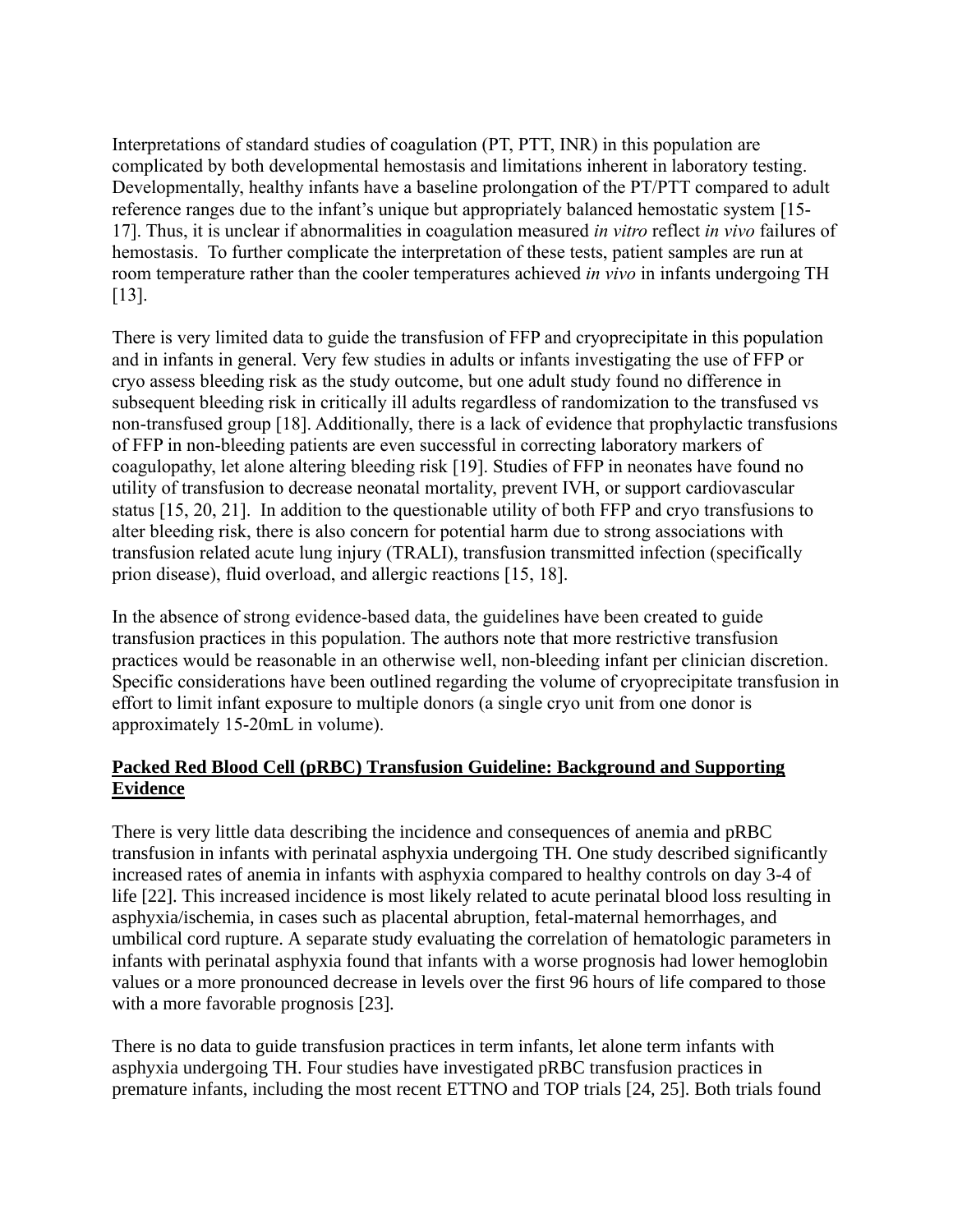no difference in the incidence of severe neurodevelopmental deficits at 24 months when using restrictive vs. liberal transfusion thresholds in the premature population. The British Society of Haematology has published expert opinion guidelines suggesting that in term infants the hemoglobin should be maintained above  $10g/dL$  (Hct~33%) in the first week of life and above 7.5g/dL (Hct~25%) after [26].

Extrapolating from the best available evidence in newborns and published guidelines, the pRBC transfusion guideline has been created for term infants with NE undergoing TH, taking into account the infant's respiratory support requirements.

## **References**:

- 1. Castle, V., et al., *Frequency and mechanism of neonatal thrombocytopenia.* J Pediatr, 1986. **108**(5 Pt 1): p. 749-55.
- 2. Boutaybi, N., et al., *Neonatal thrombocytopenia after perinatal asphyxia treated with hypothermia: a retrospective case control study.* Int J Pediatr, 2014. **2014**: p. 760654.
- 3. Boutaybi, N., et al., *Early-onset thrombocytopenia in near-term and term infants with perinatal asphyxia.* Vox Sang, 2014. **106**(4): p. 361-7.
- 4. Christensen, R.D., et al., *Effect of therapeutic hypothermia in neonates with hypoxicischemic encephalopathy on platelet function.* Neonatology, 2012. **101**(2): p. 91-4.
- 5. Castle, V., et al., *The effect of hypoxia on platelet survival and site of sequestration in the newborn rabbit.* Thromb Haemost, 1988. **59**(1): p. 45-8.
- 6. Wolberg, A.S., et al., *A systematic evaluation of the effect of temperature on coagulation enzyme activity and platelet function.* J Trauma, 2004. **56**(6): p. 1221-8.
- 7. Forman, K.R., et al., *Coagulopathy in newborns with hypoxic ischemic encephalopathy (HIE) treated with therapeutic hypothermia: a retrospective case-control study.* BMC Pediatr, 2014. **14**: p. 277.
- 8. Pakvasa, M.A., et al., *Observational study of haemostatic dysfunction and bleeding in neonates with hypoxic-ischaemic encephalopathy.* BMJ Open, 2017. **7**(2): p. e013787.
- 9. Curley, A., et al., *Randomized Trial of Platelet-Transfusion Thresholds in Neonates.* N Engl J Med, 2019. **380**(3): p. 242-251.
- 10. Gluckman, P.D., et al., *Selective head cooling with mild systemic hypothermia after neonatal encephalopathy: multicentre randomised trial.* Lancet, 2005. **365**(9460): p. 663- 70.
- 11. Shankaran, S., et al., *Whole-body hypothermia for neonates with hypoxic-ischemic encephalopathy.* N Engl J Med, 2005. **353**(15): p. 1574-84.
- 12. Azzopardi, D.V., et al., *Moderate hypothermia to treat perinatal asphyxial encephalopathy.* N Engl J Med, 2009. **361**(14): p. 1349-58.
- 13. Reed, R.L., 2nd, et al., *The disparity between hypothermic coagulopathy and clotting studies.* J Trauma, 1992. **33**(3): p. 465-70.
- 14. Rohrer, M.J. and A.M. Natale, *Effect of hypothermia on the coagulation cascade.* Crit Care Med, 1992. **20**(10): p. 1402-5.
- 15. Stanworth, S.J., *The evidence-based use of FFP and cryoprecipitate for abnormalities of coagulation tests and clinical coagulopathy.* Hematology Am Soc Hematol Educ Program, 2007: p. 179-86.